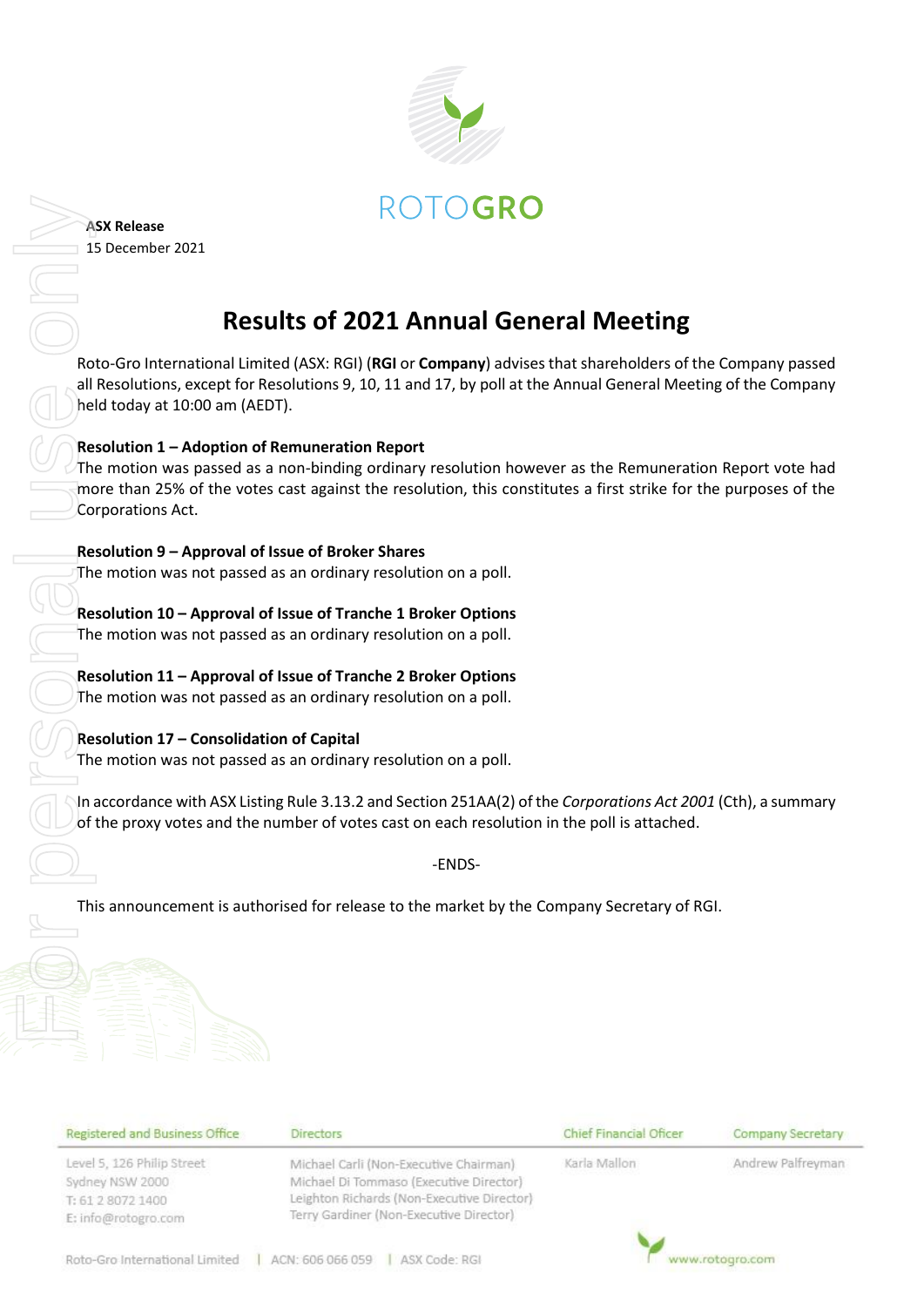

#### **For more information please contact:**

#### **Investment Enquiries**

Kirstie DeNicola Media Relations [info@rotogro.com](mailto:info@rotogro.com)

### **About Roto-Gro International Limited**

Roto-Gro International Limited ("**RotoGro**") is an Australian agricultural technology company. RotoGro utilises its state-of-the-art, automated agricultural cultivation technology to provide sustainable and cost-effective solutions to the thriving indoor vertical farming market. The Company's global operations are focused supplying its proprietary, patented, and patents-pending technology to the indoor vertical farming space for both perishable food (produce) and lawful cannabis.

The core of RotoGro's technology is its patented Rotational Garden Systems, which provide optimized yields per square meter and significantly lower operating costs when compared to other indoor vertical farming technologies. RotoGro's Rotational Garden Systems are supported by its proprietary Enterprise Edition iGrow software, state-of-the-art nutrient management system, automation technologies, and in-house design and engineering services. **FRO TO GRO**<br>
For more information please contact:<br>
Investment Enquiries<br>
Kirstie DeNicola<br>
Media Relations<br>
Infedia Relations<br>
Infedia Relations<br>
About Roto-Gro International Limited<br>
Texto-Gro International Limited ("Ro

RotoGro's in-house engineering teams provide consultative services for full facility designs to produce state-ofthe-art facilities equipped with RotoGro's technology. Further, RotoGro's research and design team works with its existing customers to ensure their long-term success cultivating high-quality crops.

RotoGro has formalised a collaboration with Verity Greens Inc. for the cultivation of perishable foods (produce). This venture is reliant upon RotoGro's technology to produce greater yields with lower operating costs. In addition, RotoGro continues to nurture relationships for technology sales and growing management services in the lawful cannabis cultivation space, globally.

RotoGro maintains its focus on expansion into industry-specific synergistic opportunities and exploring strategic

| Registered and Business Office                                                            | Directors                                                                                                                                                                  | Chief Financial Oficer | Company Secretary |
|-------------------------------------------------------------------------------------------|----------------------------------------------------------------------------------------------------------------------------------------------------------------------------|------------------------|-------------------|
| Level 5, 126 Philip Street<br>Sydney NSW 2000<br>T: 61 2 8072 1400<br>E: info@rotogro.com | Michael Carli (Non-Executive Chairman)<br>Michael Di Tommaso (Executive Director)<br>Leighton Richards (Non-Executive Director)<br>Terry Gardiner (Non-Executive Director) | Karla Mallon           | Andrew Palfreyman |
| Roto-Gro International Limited                                                            | ACN: 606 066 059<br>ASX Code: RGI                                                                                                                                          |                        | www.rotogro.com   |